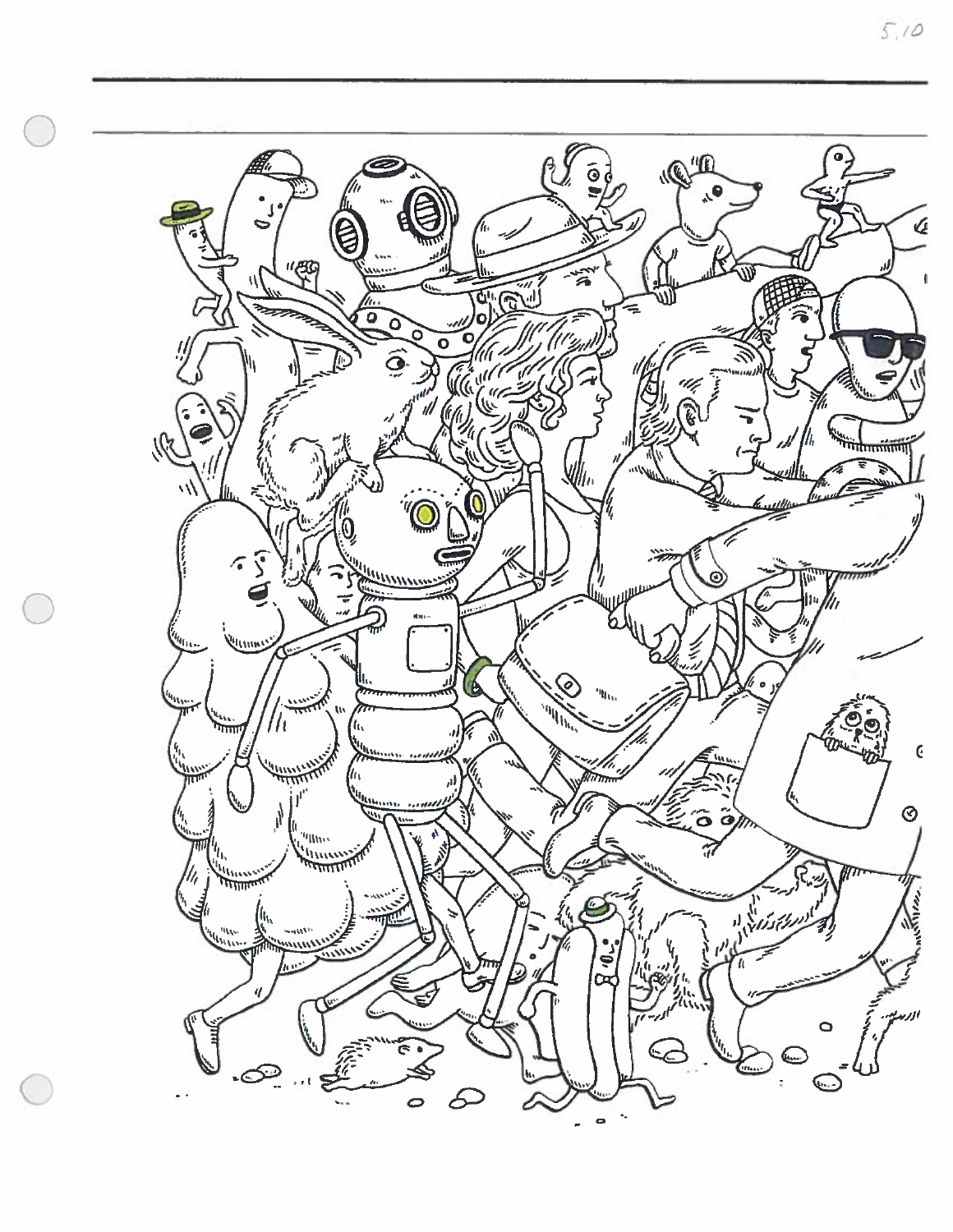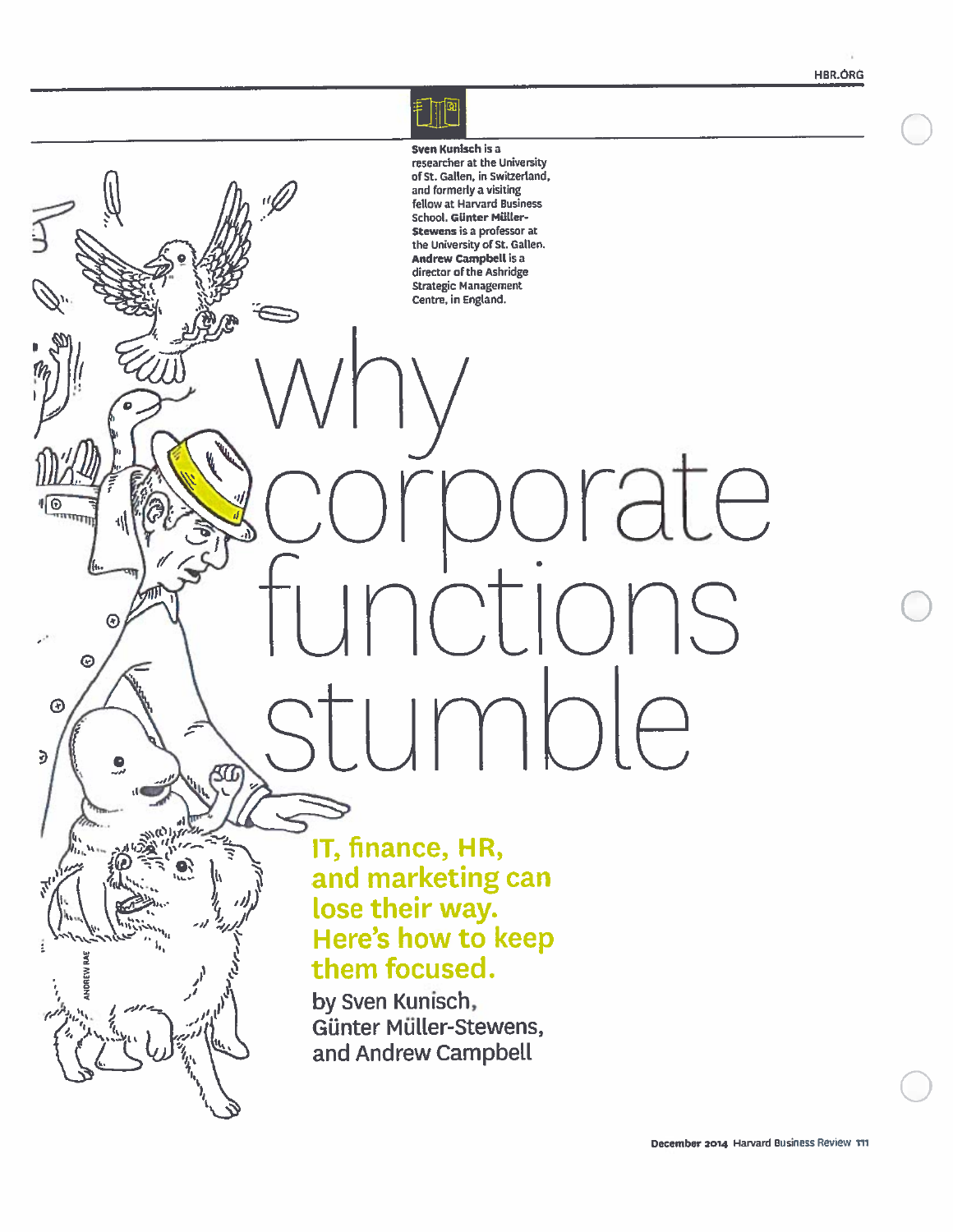

s companies with<br>business units<br>or divisions have become better able to standardize and centralize their operations, traditional headquarters functions such as finance, HR, IT, marketing, and strategy have increased in size and influence.

Meanwhile, new functions, in areas such as risk managemen<sup>t</sup> and compliance, are emerging. In <sup>a</sup> survey of 761 of the largest corporations in North America and Europe, which we conducted in collab oration with the Harvard Business School professor David Collis, almost <sup>a</sup> third of companies reported an increase in the number of corporate functions and fewer than 10% reported <sup>a</sup> reduction—from 2007 to 2010. Leaders at three out offour companies believed that the influence of their corporate func tions had grown.

cracy, and poor service. In <sup>a</sup> single-company survey ofboth corporate function and business unit manag ers that we conducted in 2013, we found that fewer than two in 10 of the latter felt that their corporate functions added high or very high value. "[One function] thought that the best way to do things was to command from the center;' <sup>a</sup> manager told us. "This nearly killed the place." At the same time, complaints about the perfor mance of those functions have increased, Fewer than 10% of the companies reported that they were highly satisfied with the effectiveness of headquar ters. Most vocal were line managers, who often ac cused corporate functions of interference, bureau-

To understand why corporate functions so of ten underperform and what might be done about it, we conducted about <sup>50</sup> structured interviews with function heads in <sup>30</sup> large European multibusi ness organizations, mostly in the UK, Switzerland, and Germany. The sample included Fortune Global <sup>500</sup> companies such as ABB, Allianz, Credit Suisse, Daimler, JPMorgan Chase, Siemens, UBS, and Unilever. When we combined our insights from those interviews with the survey data we had col lected, we found evidence that corporate functions go through <sup>a</sup> life cycle of four stages. At each stage they face different challenges and threats to per formance. (See the exhibit "Corporate Functions Change as They Mature,") In the following pages we describe the challenges in each stage and offer ad vice on how to meet them.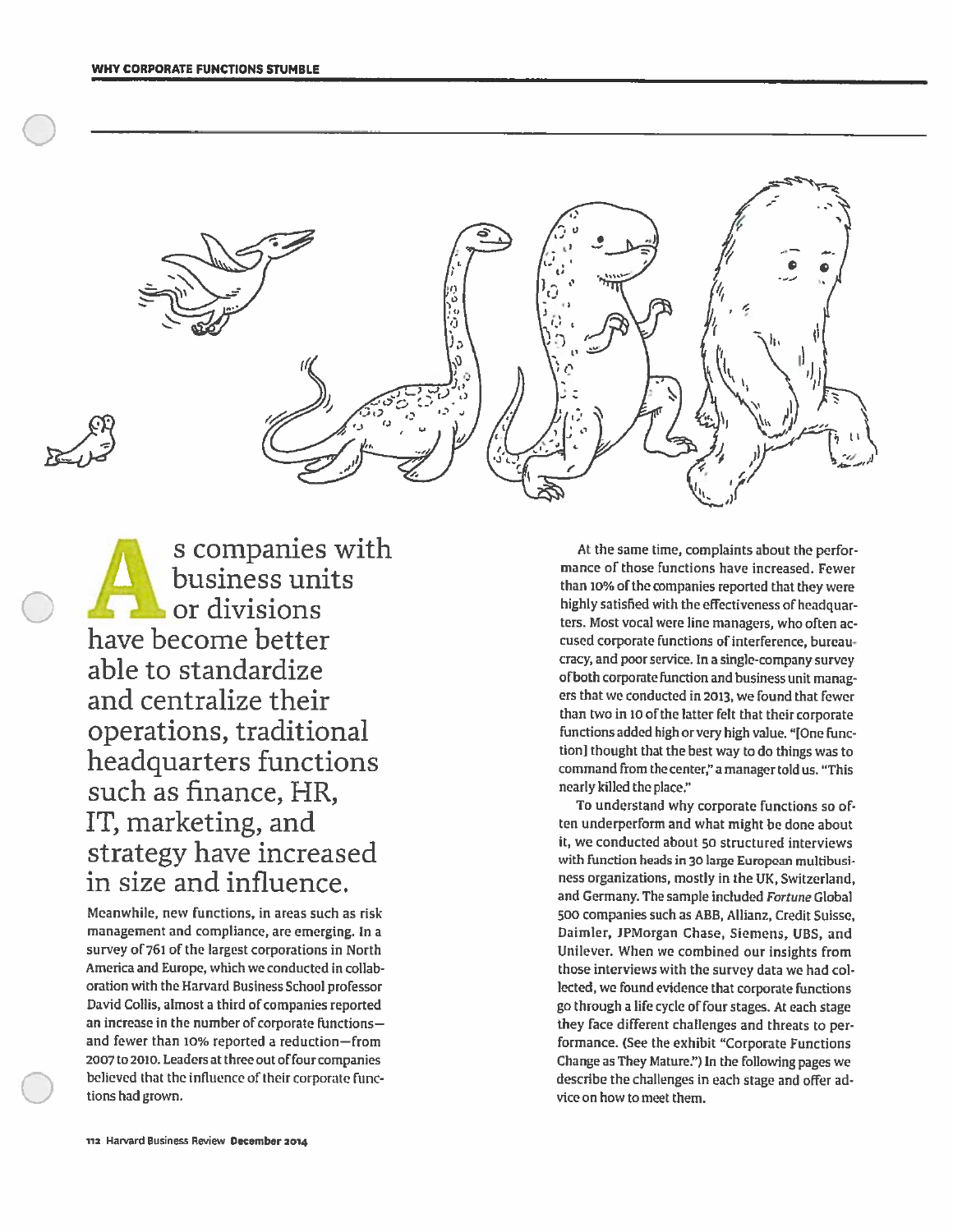$\bigcirc$ 

 $\bigcirc$ 

 $\bigcirc$ 

# 1ea in Brie

#### THE PROBLEM

Corporate functions are growing in importance as <sup>a</sup> source of value. but many companies are dissatisfied with their performance.

#### WHY IT HAPPENS

mandate. Later they may overextend and become mired in complexity or lose sight of the concerns of the business they serve. These functions face varying challenges at different points in their life cycle. Early on, for example, function managers may be uncertain about their

#### THE SOLUTION

The authors offer advice for each life-cycle stage. Initially managers should keep the function small and prove its value to just <sup>a</sup> few parts of the company. Later they should expLicitly Link their activities to sources of added value and focus on reLationships with the company's line managers to preserve relevance.

# Stage 1:

## Youth and Enthusiasm

A new corporate function, such as IT or risk man agement, is generally created to provide guidance or economies of scale or some other benefit to the business divisions. The German engineering giant Siemens, for example, decided in 2008 to centralize supply chain management. Because only 30% of its worldwide purchasing volume–€42 billion at the time—was bundled across operations, it estimated that further consolidation could potentially save €3 billion, bringing the company closer to its major competitors' cost levels.

In their desire to realize an opportunity, however, leaders may fail to think through the problems the new function will face. The function may not have the same value for all business divisions. Often its mandate is unclear. There is also the matter of staffing. Typically, <sup>a</sup> new function draws some manag ers from other corporate functions and some from outside the company; but insiders may lack the skills needed for this new function, while outsiders lack knowledge of the company and acceptance within its ranks. All ofthem are likely to struggle at the start.

The leader of <sup>a</sup> freshly created function, like that of any other new venture, is under pressure to pro vide proo<sup>f</sup> of concep<sup>t</sup> and ge<sup>t</sup> the function up and running before problems around its mandate and capabilities have been resolved. <sup>A</sup> new function gen erally creates more work before it adds value, and it makes mistakes at the start. The combination can cause division managers to see it as more hindrance than help. As they start to mistrust it, and function managers resent the seeming resistance to change, the situation can quickly spiral downward.

How can <sup>a</sup> function respon<sup>d</sup> to this challenge? Our research suggests that <sup>a</sup> conscious attempt to limit its mission, size, and degree of engagemen<sup>t</sup>

with the company's operating units will provide <sup>a</sup> better foundation for long-term success than at tempts to ge<sup>t</sup> going on <sup>a</sup> broad front. Let's look at what companies can do.

Restrict the mandate. Smart new function heads don't try to cover all the bases. They look for <sup>a</sup> way to deliver quick wins that require easily located skills. They choose an approac<sup>h</sup> that is unlikely to meet resistance from business divisions. Consider Roger Camrass, <sup>a</sup> former consultant who was re cruited to set up <sup>a</sup> sales suppor<sup>t</sup> function for Fujitsu Europe. The company was structured as countryfocused business units, and his mandate was to help them improve their skills and win more business. As Camrass considered his role, he realized that he was free to try just about anything: He could help teams recruit more-talented people. He could train staff members. lie could develop strategies for sectors such as retail and energy. He could create processes for handling bids. He could open doors by contacting major companies. He could draft marketing policies.

Rather than try multiple initiatives to see what would work, he pu<sup>t</sup> his eggs in <sup>a</sup> single basket and fo cused on attracting some new clients. To do this, he set up "sharing events" with <sup>a</sup> few major companies something he knew how to do from his time as <sup>a</sup> con sultant. Half a dozen managers from the prospective client would share their concerns and challenges, and half <sup>a</sup> dozen Fujitsu managers would share Fujitsu's skills and experience. The events prove<sup>d</sup> successful, and Camrass was able to bring in <sup>a</sup> small number of significant new clients, quickly establishing his function's credentials inside the organization.

Start with <sup>a</sup> few people. Often, successful new corporate functions begin with several highly skilled individuals rather than <sup>a</sup> hill team. Camrass initially hired just <sup>a</sup> handful of senior ex-consultants and executives he knew from his previous jobs. He was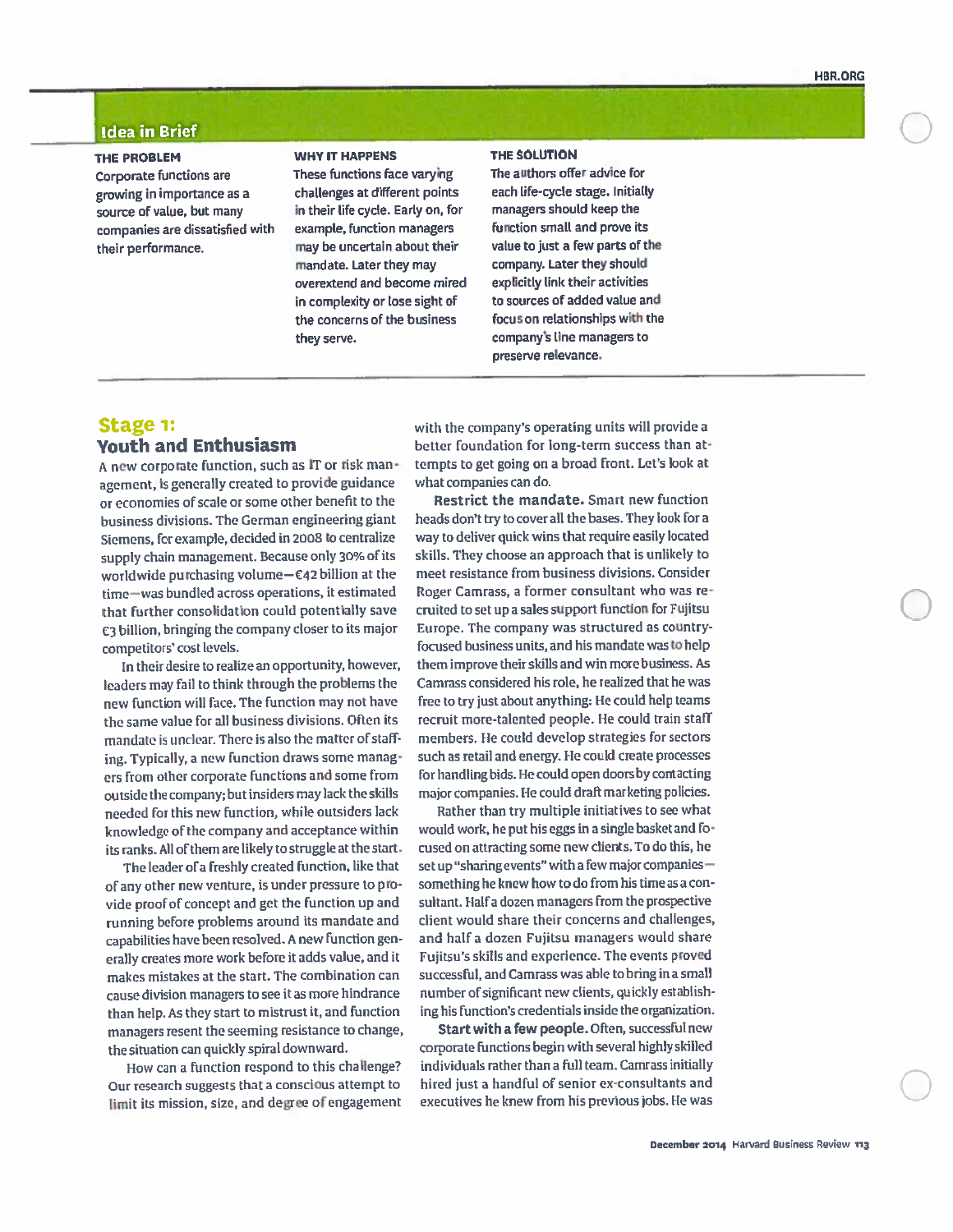confident that each of them could do <sup>a</sup> superb job helping country units land new clients and that they could develop productive relationships with the business divisions. He built on this base piecemeal, recruiting sparingly—and only when he identified <sup>a</sup> clear match in terms of capabilities—as he slowly broadened his function's scope.

Some new functions hire only after they've earned their spurs. At first they ask their executive sponsors to find talented managers within the orga nization whose skill sets match the initial mandate and temporarily assign them to the function.

Focus on selected parts of the company. New functions in large, multibusiness corporations often try to deal with many parts of the company at once, stretching themselves too thin to understand any one par<sup>t</sup> well. A focused approach makes it easier to build relationships and understand needs, especially if the function targets those divisions that are most enthusiastic about its activities. Camrass chose to work with <sup>a</sup> division that had dealt with him before he joined Fujitsu and that already under stood the importance of taking a strategic approach<br>to clients. Other divisions needed his help more, because they weren't as good at handling clients, but they didn't recognize that. So Camrass waited until he had helped win <sup>a</sup> major contract for one division before he reached out to the others.



# AdoLescence and Ambition Stage 2:

When managers in corporate functions start to suc ceed and develop good relationships with business units, they tend to believe that they should be doing more. For example, the talent managemen<sup>t</sup> func tion may want to broaden its reach to include middle<br>managers and add a career-planning capability; the

strategic-planning function may consider develop ing <sup>a</sup> consulting service. And because the function has been successful in the first stage of existence, the CEO gives it less attention and more room to set its own agenda. Typically, the function head will take advantage ofthis greater autonomy by adding to the function's portfolio of activities.

The consequence of this landgrab is that the function starts to develop <sup>a</sup> mix of activities, each of which requires <sup>a</sup> different relationship with the business divisions. For example, one activity might involve setting policy or defining processes. Another might be providing <sup>a</sup> service. A third might involve <sup>a</sup> joint project to improve ways of working. These roles call for different kinds of people—a policy per son is rarely <sup>a</sup> good service person, and vice versa. Moreover, as the business divisions feel the burden of extra initiatives, and their relationships with the function become more complex, goodwill may be gin to evaporate.

So how do smart companies avoid too many ini tiatives, confusion regarding the function's role, and deteriorating relationships with business divisions? Our research suggests that the best companies keep <sup>a</sup> tight rein on the function's activities, rigorously challenging any new ones.

Explicitly link activities to sources of added value. The corporate strategy process is frequently more focused on portfolio issues (what to buy and what to sell) than on parenting issues—how to add value to the businesses. Thus smart functional lead ers pus<sup>h</sup> for more clarity about the main ways in which headquarters is expected to add value. The group FIR director at one large Danish company en courage<sup>d</sup> the top team to identify three major sources of corporate added value: driving costs down, even in good times; getting the timing right on asset deci sions; and building the industry's best managemen<sup>t</sup> cadre. He then assessed all HR initiatives to determine whether they enhanced the company's compe tencies in those three areas. For example, leadership development training was aligned more closely with the three, and the assessment of corporate managers was adjusted to recognize contributions to them. The director also stopped certain activities altogether, as signing some talent managemen<sup>t</sup> and organizational development to the business divisions.

Business division leaders complain about "too many unconnected initiatives." One way to solve this is to produce <sup>a</sup> table that clearly shows how each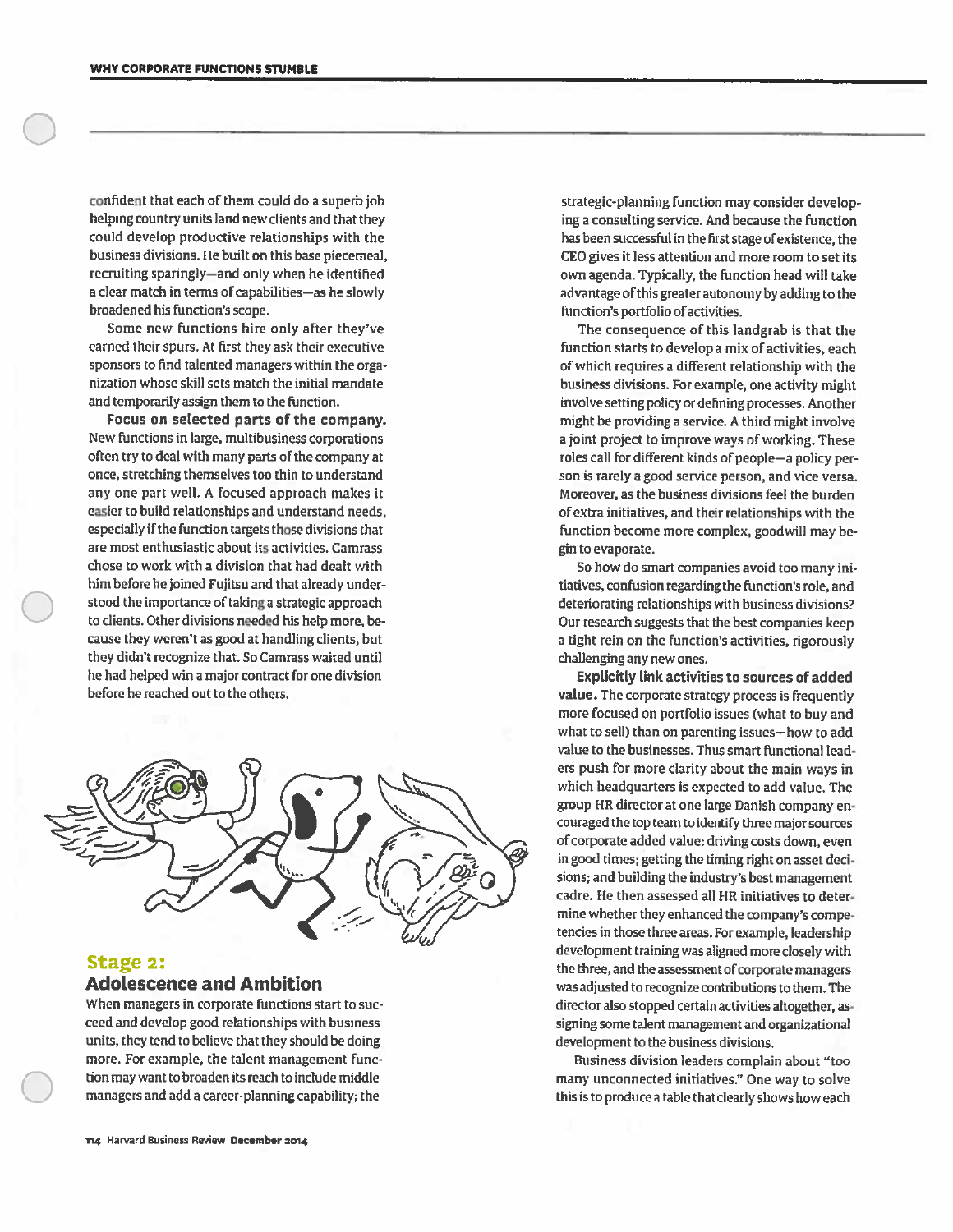$\bigcirc$ 

 $\subset$ 

 $\bigcirc$ 

function contributes to each major source of added value and how each functional manager can sup por<sup>t</sup> the other functions. At the Danish company, for instance, HR figured out that it could link with the finance function to devise performance metrics that would drive incremental cost improvements even when financial margins were high.

Review performance and chalLenge <sup>p</sup>lans. Most performance reviews for managers at cor porate headquarters are just discussions between the boss and <sup>a</sup> subordinate and do little more than assess whether the latter performed the activities agree<sup>d</sup> upon in advance. Smart function heads in volve managers from the business divisions in these assessments. One Dutch transport company we looked at requires each corporate function to presen<sup>t</sup> its strategy to the business divisions. The function must explain why it believes its activities add value, and the divisions may push back or even reject the <sup>p</sup>lan. For example, the strategy function had tradi tionally done economic forecasting to provide <sup>a</sup> base case for business planning. The divisions argued that this added little to their planning efforts. By the fol lowing year that activity was no longer in the plan.

Stay Lean. If corporate functions aren't allowed to grow, they will most likely focus on the most valuable activities. Ulrich Wöhrl, the head of portfoliostrategy in corporate technology at Siemens, told us, "Corporate technology wanted to strengthen its central position by being par<sup>t</sup> of initiatives, com mon projects, workshops, steering committees, rec ommendations for important ad hoc strategic ques tions, processes, recruiting, and so on. But limited resources forced us to focus on core tasks that had the highest impact for the company, We Focused on projects to answer key questions such as

'Flow competitive is the innovation power of all business units or Siemens?' and 'What are the rad ical and disruptive threats and opportunities for our businesses?' We supported these projects with an established exper<sup>t</sup> network of all division CTOs and involved R&D heads and division CEOs only on an ad hoc basis. Our limited resources meant we could not establish and continuously maintain <sup>a</sup> process oftrusted teamwork with these latter groups.'

## Stage 3: Maturity and Best Practice

Once <sup>a</sup> corporate function is well established and its mandate is fairly stable, its bosses focus on im proving performance. Because identifying objective performance measures is difficult, they typically use similar functions in reputable companies as bench marks and start searching for best practices,

Looking at functional peers can spur new ideas, and benchmarking can increase operational ef ficiency. But <sup>a</sup> focus on peers may divert attention from the specific needs of the internal business divi sions. The disciplines recommended in the previous section can help the heads ofmature functions avoid this tmp. The best take additional steps to help them focus on internal customers:

Reinforce relationships with business divi sions, Managers who see themselves as functional professionals and don't feel <sup>a</sup> need to fully under stand the company's divisions are guaranteed to antagonize business units. Gary Steel, then the head of FIR for the ABB Group and <sup>a</sup> member of its group executive committee, told us, "When I arrived here, far too many FIR people didn't know the numbers and the business. I even had HR people telling me that they joined HR to stay away from figures. That is totally unacceptable. If you don't know your impact on the bottom line ofthis company, you are useless:'

> Bringing people into <sup>a</sup> corporate function from the business divisions is one way to strengthen the relationship. The new arriv als can educate their functional colleagues and provide <sup>a</sup> bridge to the units they came from, Steel said, "We have <sup>a</sup> steady flow of business HR folks into corporate func tions. Our current head of talent and learning was previously the regional HR head for North America. Several of our current [HR business partners] have spen<sup>t</sup> time in corporate functional roles. The key is ensur ing that individuals have exper<sup>i</sup> ence on both sides,"

Another way to build relationships is to give some division-level responsi bilities to corporate function managers. One head of finance commented, "We have CFO double-heads. The CFO is the functional head, and the regional managers repor<sup>t</sup> to him. But he is

December 2014 Harvard Business Review 115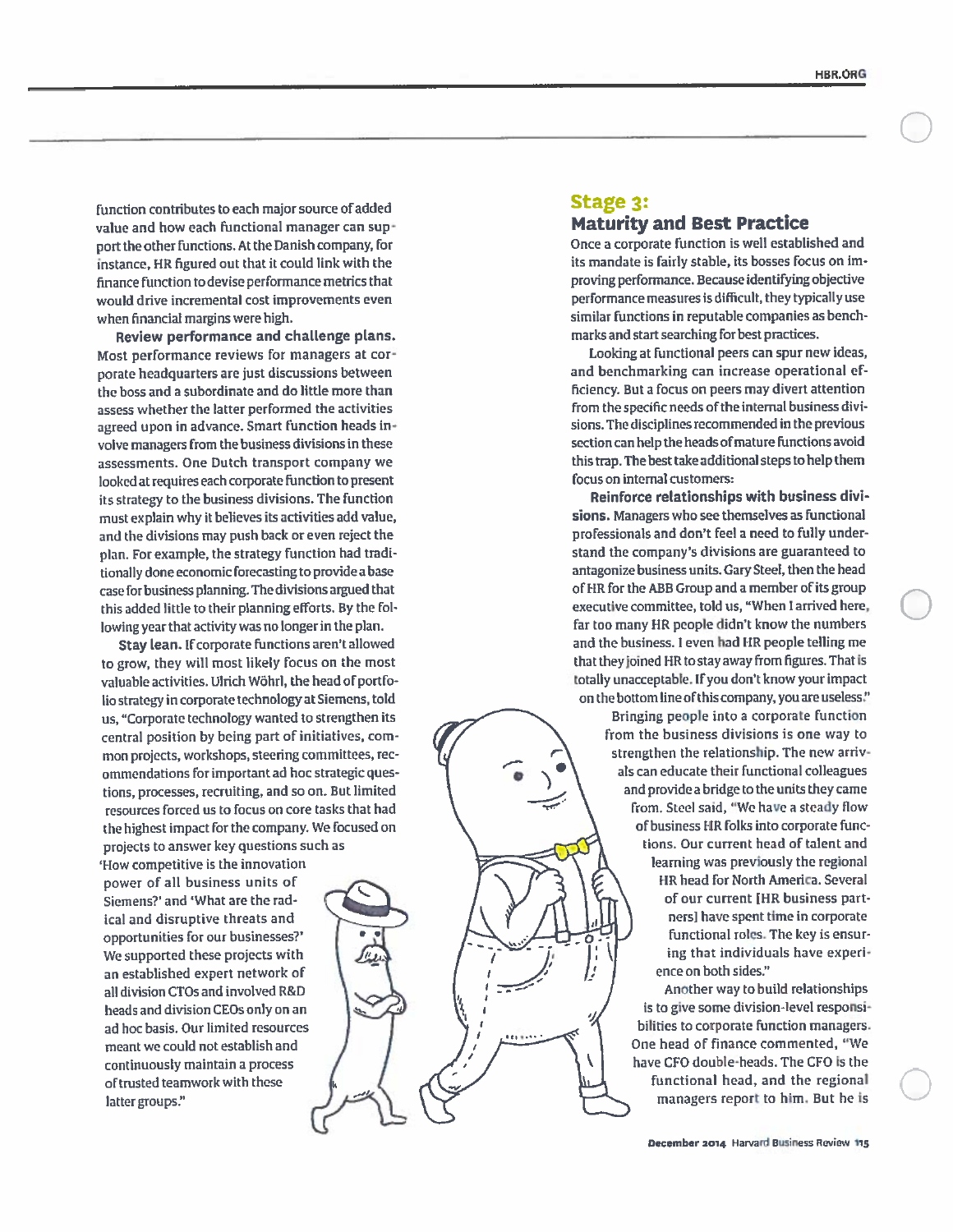also a line manager in the operating business, because he is <sup>a</sup> global markets head. That connectivity, I think, helps us overcome some of the issues."

Monitor satisfaction levels. Smart compahies take feedback from their business units as an integral part of their functions' strategic review processes, an approac<sup>h</sup> that helps the functions stay aligned with the needs of internal customers and get more buy-in. Some companies use surveys to deter mine how satisfied the business divisions are with corporate functions. At Fujitsu, for example, the divisions used a one-to-10 scale each month to rate the effectiveness of every manager they dealt with on Camrass's sales suppor<sup>t</sup> team. Thus Camrass could see who was doing <sup>a</sup> good job of keeping in tune with the business division's needs.

Separate policy from services activities, Mature corporate functions are normally involved in at least two markedly different types of activities: policy and service. Policy activities involve impos ing certain standards on the business divisions and controlling the implementation of those standards, whereas service activities involve treating the busi ness divisions as customers and often setting up ser vice agreements to define the relationship and the performance metrics. Because these relationships are so differeni, smart functions choose to separate the two types of activities.

The typical solution is to collect service activi ties in <sup>a</sup> semi-independent unit within the function. Gary Steel explained how he split ABB's HR organization: "One half contains one HR center per region for all the HR transactional services. The other half is IlR as <sup>a</sup> business partner. These guys are paid for by the businesses but they repor<sup>t</sup> tome as the head of corporate llR' At Credit Suisse the transactional ser vices from HR. U', and finance have been separated out into <sup>a</sup> shared services division.

Both solutions help simplify the relationship be tween functions and business divisions. Managers working on policy can focus on effectiveness, while managers working on services can focus on efficiency

### Stage 4:

## Change and the Struggle for SurvivaL

At some point demand for the corporate function's activities may change dramatically or dry up alto gether. This may result from <sup>a</sup> shift in corporate strategy, <sup>a</sup> new technology, fulfillment of the origi nal mandate, or hard financial times. In corporate

HR. for instance, new IT tools enable companies to decentralize <sup>a</sup> number of transactional tasks.

Unfortunately, managers in the function typi cally resist change for fear of losing power, reputa tion, influence, or even theirjobs. Moreover, they are usually attached to the methods of operation they know, and look for opportunities to redeploy their skills rather than acquire new ones. The activities they launch to replace the ones they've lost usually don't add value. For example, one corporate strategy function, faced with less demand, turned its spare resources toward mergers and acquisitions, taking up <sup>a</sup> significant amount of business division manag ers' time without completing any deals.

Many of the processes and behaviors needed to avoid the other traps can help managers cope with <sup>a</sup> significant shift in mandate. Close engagemen<sup>t</sup> with the business divisions will help them discern when they are adding less value. Attention to corporate strategy can point out a need for change. Functional reviews, performance measures, and feedback from business divisions can provide further reinforce ment. But often these points of pressure are still insufficient to spur <sup>a</sup> corporate function to adapt. Additional steps may be required to overcome the "struggle for survival:'

Replace the leaders. Typically, the incumbent function head is part of the problem. Installing a new leader not only helps win suppor<sup>t</sup> for change but also signals that change is under way, which makes it easier for the new leader to radically downsize, cut back unnecessary managemen<sup>t</sup> systems, and alter the team. The German carmaker Daimler, for instance, appointed <sup>a</sup> new head for the strategy, alli ances, and business development function after the company decided to focus on its core business. The previous head of the function had been associated with growth into nonautomotive businesses. Martin Zimmermann, his successor, reduced the function's portfolio of activities, creating <sup>a</sup> much smaller unit. "As the company had focused increasingly on its automotive core business," he explained, "the organizational structures for strategy work were left untouched. We addressed this through <sup>a</sup> complete restructuring, streamlining, and integrating of all strategy resources on the corporate, divisional, and business unit levels, thereby reducing the number of staff and leadership positions by about 50% while making the strategy department much more effec tive and responsive:'